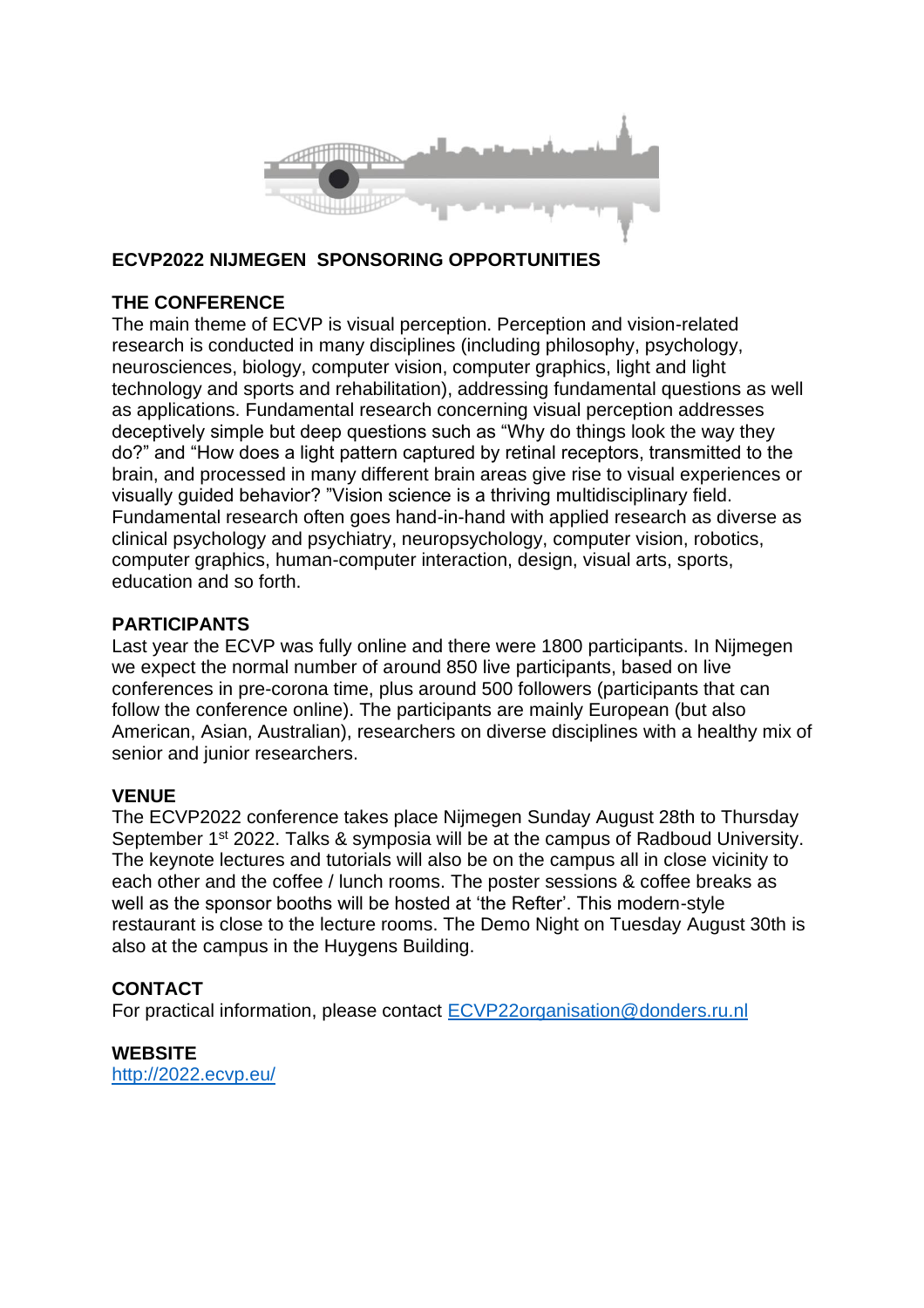

# **SPONSOR OPTIONS**

# **Gold Sponsoring : € 2,000\***

• Sponsor booth of 3m x 2m during the conference, in the poster and coffee area between 11.00 and 15.00. 1<sup>st</sup> choice of booth spot on a first come first serve basis. • Two representatives are invited to the Welcome reception on August 28th,

Conference dinner on August 31th, Demo night on August 30th, and Conference party on September 1st.

• The logo of the sponsor is displayed on the lanyard.

• The logo of the sponsor displayed on the conference website, with a link to the company's website.

• The logo of the sponsor will be added to the (digital) conference program book.

# **Silver Sponsoring: € 1,500\***

• Sponsor booth of 3m x 2m during the conference, in the poster and coffee area between 11.00 and 15.00.

- One representative is invited to the Welcome reception on August 28th,
- Conference dinner on August 31th, and Conference party on September 1st.

• The logo of the sponsor is displayed on the lanyard.

• The logo of the sponsor displayed on the conference website, with a link to the company's website.

• The logo of the sponsor will be added to the (digital) conference program book.

# **Bronze Sponsoring: € 500\***

- The logo of the sponsor displayed on the conference website.
- The logo of the sponsor will be added to the (digital) conference program book.

*In order to organize the venue as sustainable as possible, we have decided not to distribute a conference bag with flyers and goodies for all participants. As a sponsor you are welcome to bring your flyers and goodies and distribute them via your booth.*

**\*** VAT excluded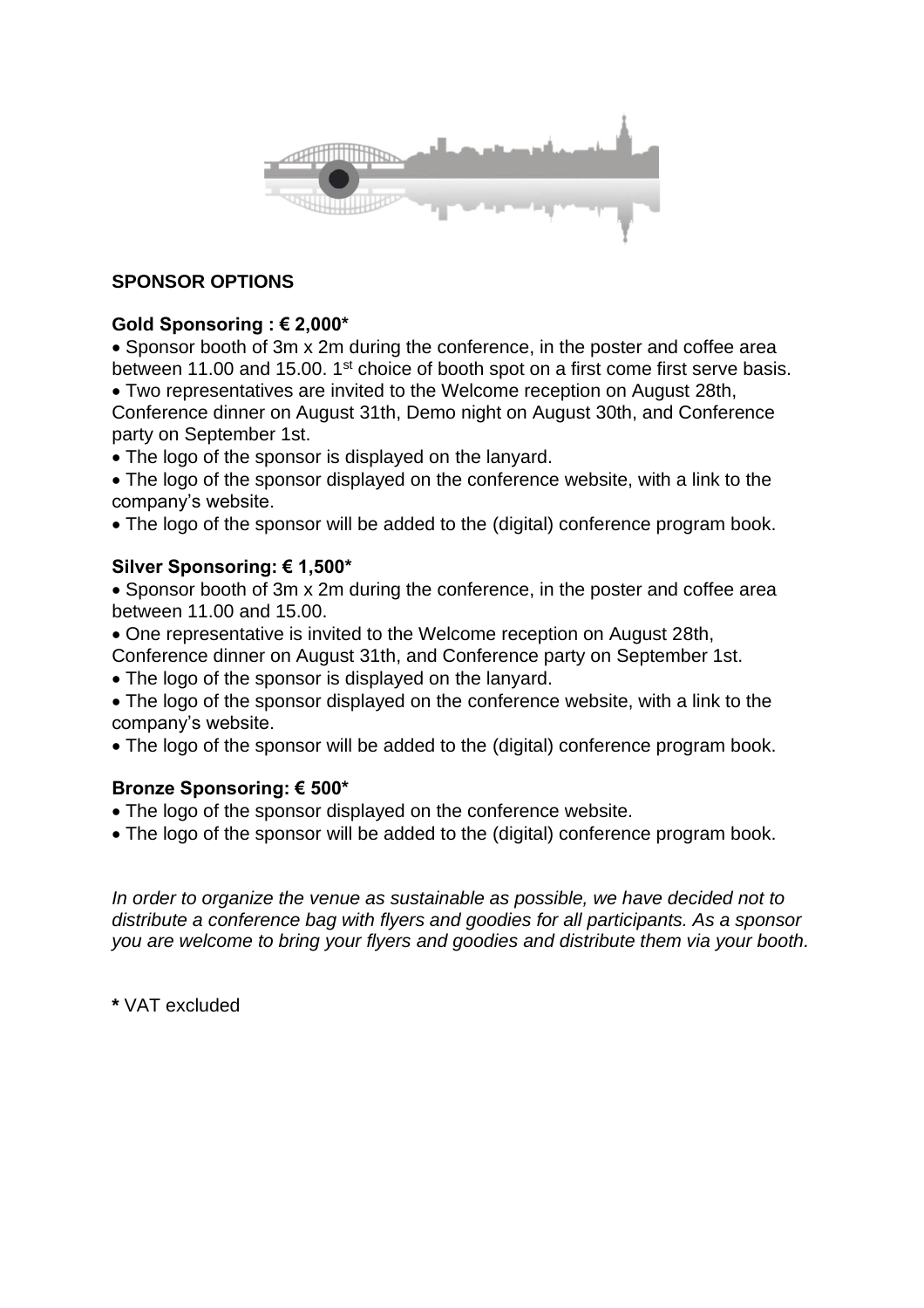

# **MODULAR OPTIONS** (can be combined)

#### Tutorial or Symposium Sponsoring: € 500\*

We provide the opportunity to be the exclusive sponsor of one of the 12 Tutorials (Sunday program) or one of the 13 Symposia (spread throughout the week) of your choice (on a first come first serve basis). In that case, the logo of the sponsor is displayed on the slide at the start and the end of the session, on the conference website, and in the conference program book.

#### Award Sponsoring: € 500\*

We provide the opportunity to be sponsoring one of the 8 Best Poster Awards (students presenting as first author) or one of the Travel Awards (for presenters from less well-funded labs). The scientific committee will be responsible for the selection according to predefined criteria. In that case, the name of the sponsor will be mentioned and displayed on a slide during the Award Ceremony part of the Business Meeting on 1 September, on the conference website, and in the conference program book.

### Social Event Sponsoring: Price negotiable\*

We provide the opportunity to be the exclusive sponsor or one of the few main sponsors of one of the four social activities (with banner clearly visible and special mentioning on website and program book):

- the Welcome reception on August 28<sup>th</sup>
- the Demo night on August 30<sup>th</sup>
- the Conference dinner on August 31<sup>th</sup>
- the Conference party on September 1st .

If you are interested in any of these Social Event Sponsoring opportunities, get in touch to negotiate the amount and type of sponsorship.

Contactperson sponsoring: organizer ECVP 2022 Richard van Wezel, ++31643873786, [r.vanwezel@donders.ru.nl](mailto:r.vanwezel@donders.ru.nl)

\* VAT excluded